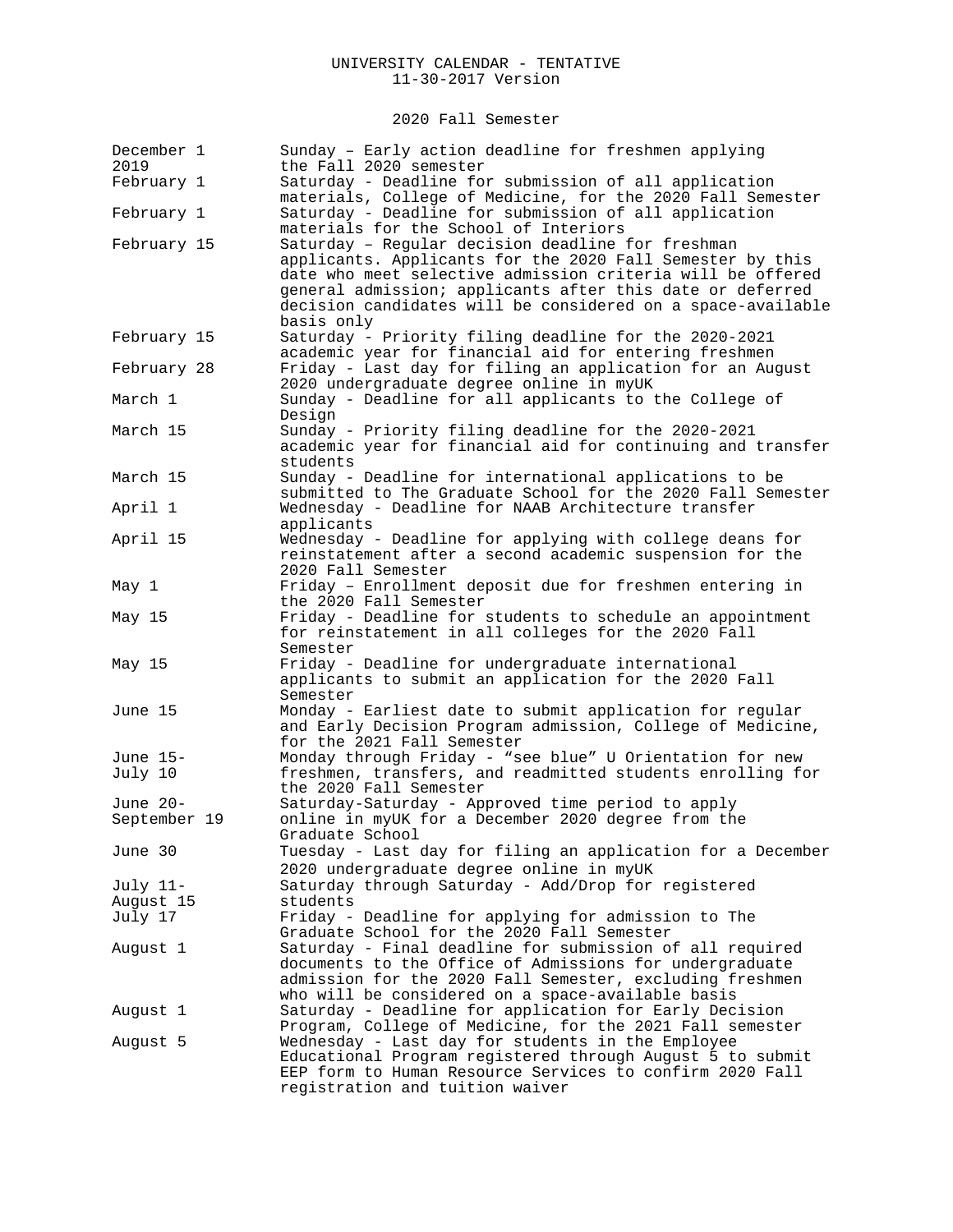2020 Fall Semester

| August 18-24 | Tuesday through Monday - Registration for new program<br>graduate students                                                                                                                                                                           |
|--------------|------------------------------------------------------------------------------------------------------------------------------------------------------------------------------------------------------------------------------------------------------|
| August 18-24 | Tuesday through Monday - Fall registration for new<br>undergraduate and new program graduate students who entered<br>the University in the 2020 Summer Session                                                                                       |
| August 20-24 | Thursday through Monday - Fall registration for new<br>post-baccalaureate students admitted for the 2020 Summer<br>Session or the 2020 Fall Semester                                                                                                 |
| August 21    | Friday - "see blue" U Orientation and Registration for new<br>international students who have been cleared for admission<br>but did not priority register                                                                                            |
| August 22    | Saturday - Payment deadline of registration fees and/or<br>housing and dining fees-if total amount due is not paid as<br>indicated on the account statement, a late payment fee of<br>1.50 percent of the amount past due will be assessed           |
| August 21-25 | Friday through Tuesday - K Week for all new undergraduate<br>students                                                                                                                                                                                |
| August 24    | Monday - "see blue" U Orientation and Registration for new<br>freshmen and transfer students who have been cleared for<br>admission but did not priority register                                                                                    |
| August 24-25 | Monday and Tuesday - Opening-of-term add/drop for<br>registered students                                                                                                                                                                             |
| August 24-28 | Monday through Friday - Approved time period for students<br>to change academic majors (note: please check with college<br>for admission deadline)                                                                                                   |
| August 25    | Tuesday - Last day a student may officially drop a course<br>or cancel registration with the University Registrar for a<br>full refund of fees                                                                                                       |
| August 25    | Tuesday - "see blue" U Orientation and Registration for<br>readmission and non-degree students who have been cleared<br>for admission but did not priority register                                                                                  |
| August 26    | Wednesday - First day of classes                                                                                                                                                                                                                     |
| August 26-   | Wednesday through Tuesday - Late registration for                                                                                                                                                                                                    |
| September 1  | returning students who did not priority register and new<br>applicants cleared late for admission. A late fee is<br>assessed students who register late                                                                                              |
| September 1  | Tuesday - Last day to add a class for the 2020 Fall<br>Semester                                                                                                                                                                                      |
| September 1  | Tuesday - Last day to officially withdraw from the<br>University or reduce course load and receive an 80 percent<br>refund                                                                                                                           |
| September 2  | Wednesday - Last day for students in the Employee<br>Educational Program who registered and/or changed schedules<br>after August 5 to submit EEP form to Human Resource<br>Services to confirm 2020 Fall Semester registration and<br>tuition waiver |
| September 7  | Monday - Labor Day - Academic Holiday                                                                                                                                                                                                                |
| September 16 | Wednesday - Last day to drop a course without it appearing<br>on the student's transcript                                                                                                                                                            |
| September 16 | Wednesday - Last day to change grading option (pass/<br>fail to letter grade or letter grade to pass/fail; credit<br>to audit or audit to credit)                                                                                                    |
| September 20 | Sunday - Last day for doctoral candidates for a December<br>degree to submit a Notification of Intent to schedule a<br>final examination in The Graduate School                                                                                      |
| September 20 | Sunday - Last day to apply for 2020 Fall Semester Graduate<br>School degree                                                                                                                                                                          |
| September 23 | Wednesday - Last day to officially withdraw from the<br>University or reduce course load and receive a 50<br>percent refund                                                                                                                          |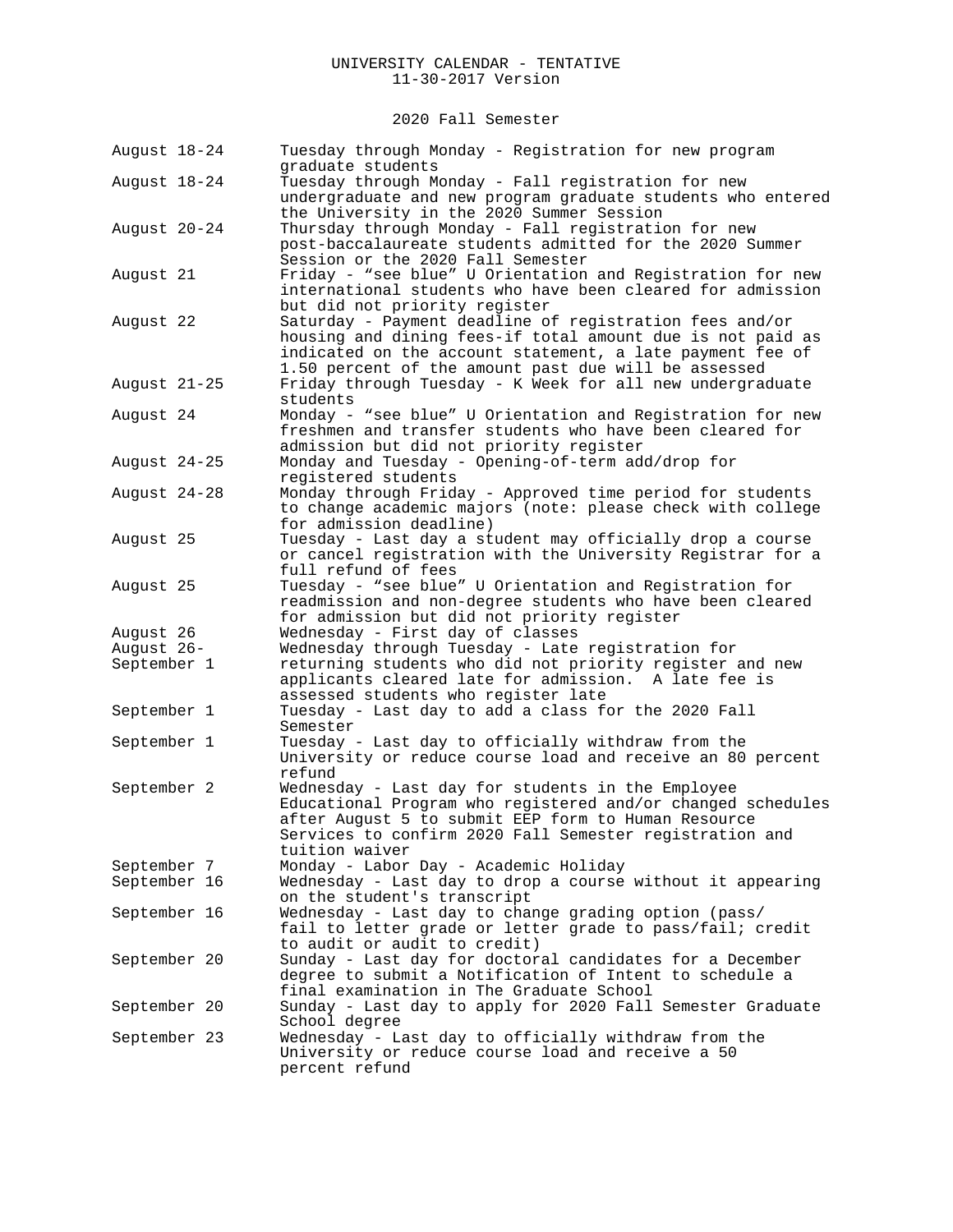2020 Fall Semester

| September 24                 | Thursday - Deadline for submission of application and<br>all required documents to the Office of Undergraduate<br>Admission and University Registrar for change of residency<br>status for 2020 Fall Semester                          |
|------------------------------|----------------------------------------------------------------------------------------------------------------------------------------------------------------------------------------------------------------------------------------|
|                              |                                                                                                                                                                                                                                        |
| September 28-<br>November 25 | Monday through Wednesday - Students are prohibited from                                                                                                                                                                                |
|                              | changing academic majors                                                                                                                                                                                                               |
| October 12-                  | Monday through Monday - Midterm Grading window is open.                                                                                                                                                                                |
| October 26                   | The midterm grading window will close at midnight on                                                                                                                                                                                   |
|                              | October 23                                                                                                                                                                                                                             |
| October 15                   | Thursday - Deadline for submission of application and all<br>required documents to the Office of Admissions for<br>undergraduate applicants planning to attend November "see<br>blue" U Orientation (including registration for spring |
|                              | classes)                                                                                                                                                                                                                               |
| October 19                   | Monday - Midterm of 2020 Fall Semester                                                                                                                                                                                                 |
| November 2                   | Monday - Deadline for completed AMCAS application,                                                                                                                                                                                     |
|                              | College of Medicine, for the 2021 Fall Semester                                                                                                                                                                                        |
| November 2-24                | Monday through Tuesday - Priority registration for the<br>2021 Spring Semester                                                                                                                                                         |
| November 6                   | Friday - Last day to withdraw from the University or reduce                                                                                                                                                                            |
|                              | course load. Students can withdraw or reduce course load                                                                                                                                                                               |
|                              | after this date only for "urgent non-academic reasons."                                                                                                                                                                                |
| November 12                  | Thursday - Last day candidates for a December 2020 degree                                                                                                                                                                              |
|                              | can schedule a final examination in the Graduate School                                                                                                                                                                                |
| November 20                  | Friday - 2021 Spring Semester "see blue" U Orientation for                                                                                                                                                                             |
|                              | new and readmitted undergraduate students                                                                                                                                                                                              |
| November 25-28               | Wednesday through Saturday - Thanksgiving - Academic                                                                                                                                                                                   |
|                              | Holidays                                                                                                                                                                                                                               |
| November 26                  | Thursday - Last day candidates for a December 2020 degree                                                                                                                                                                              |
|                              | can sit for a final examination                                                                                                                                                                                                        |
| November 30                  | Monday - Last day for filing an application for a May 2021                                                                                                                                                                             |
|                              | undergraduate degree online in myUK                                                                                                                                                                                                    |
| December 1                   | Tuesday - Deadline for submission of application and                                                                                                                                                                                   |
|                              | receipt of all materials for admission, readmission or                                                                                                                                                                                 |
|                              | transfer to the College of Law for the 2021 Spring Semester                                                                                                                                                                            |
| December 1                   | Tuesday - Early action deadline for freshmen applying for                                                                                                                                                                              |
|                              | admission for the 2021 Fall Semester                                                                                                                                                                                                   |
| December 2-                  | Wednesday through Sunday - Add/Drop for registered students                                                                                                                                                                            |
| January 10, 2021             | for the 2021 Spring Semester                                                                                                                                                                                                           |
| December 7                   | Monday - Deadline for applying for admission to The                                                                                                                                                                                    |
|                              | Graduate School for the 2021 Spring Semester                                                                                                                                                                                           |
| December 7-21                | Monday through Monday - Final Grading window is open. The                                                                                                                                                                              |
|                              | final deadline for submission of grades online in the                                                                                                                                                                                  |
|                              | grading portal is midnight, December 21                                                                                                                                                                                                |
| December 9                   | Wednesday - Last day for students in the Employee                                                                                                                                                                                      |
|                              | Educational Program registered through December 9 to submit                                                                                                                                                                            |
|                              | EEP form to Human Resource Services to confirm 2021 Spring                                                                                                                                                                             |
|                              | Semester registration and tuition waiver                                                                                                                                                                                               |
| December 11                  | Friday - Last day of classes                                                                                                                                                                                                           |
| December 11                  | Friday - Last day for candidates for December 2020 degree                                                                                                                                                                              |
|                              | to submit thesis/dissertation for formal review by the                                                                                                                                                                                 |
|                              | Graduate School                                                                                                                                                                                                                        |
| December 14-18               | Monday through Friday - Final Examinations                                                                                                                                                                                             |
| December 18                  | Friday - End of 2020 Fall Semester                                                                                                                                                                                                     |
| December 18                  | Friday - Last day for candidates for a December 2020 degree                                                                                                                                                                            |
|                              | to submit a thesis/dissertation to the Graduate School                                                                                                                                                                                 |
| December 18                  | Friday - December Commencement                                                                                                                                                                                                         |
| December 21                  | Monday - Final deadline for submission of grades online in                                                                                                                                                                             |
|                              | the grading portal is midnight                                                                                                                                                                                                         |
|                              |                                                                                                                                                                                                                                        |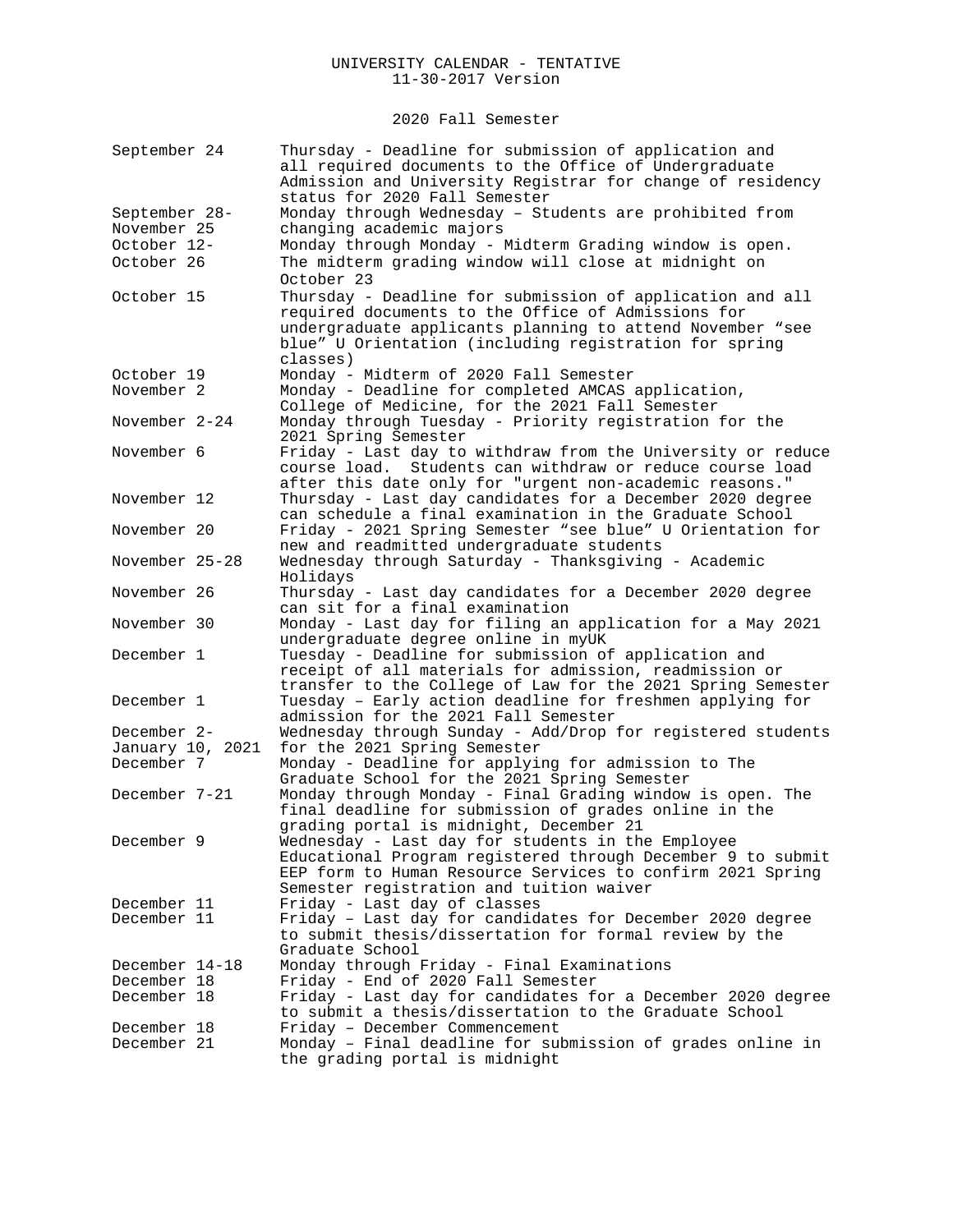### 2020 Fall Semester

## SUMMARY OF TEACHING DAYS, FALL SEMESTER 2020

|           | Mon. | Tues. | Wed. | Thurs. | Fri. | Sat. | Teaching Days |    |
|-----------|------|-------|------|--------|------|------|---------------|----|
| August    |      |       |      |        |      |      | August        | 4  |
| September |      | г,    | 5    | 4      |      | 4    | September     | 25 |
| October   |      | 4     | 4    | 5      | 5    | 5    | October       | 27 |
| November  |      | Δ     |      |        | 3    | 3    | November      | 21 |
| December  |      | 2     | 2    | 2      | 2    | 2    | December      | 11 |
| Totals    | 1 ว  | 1 5   | 15   | 15     | 15   | 15   |               | 88 |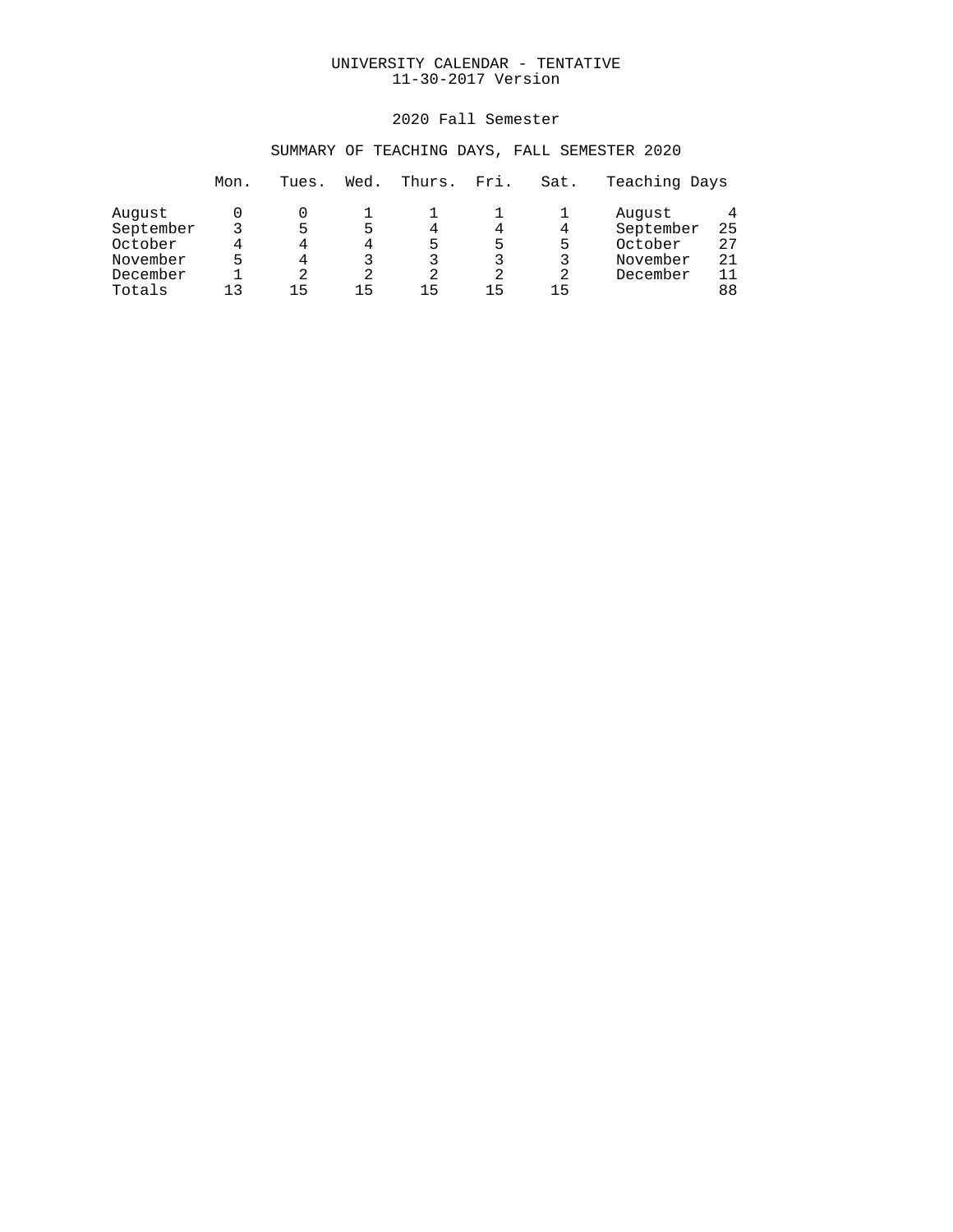2021 Spring Semester

| February 15<br>2020<br>February 28                | Saturday - Priority filing deadline for the 2020-2021<br>academic year for financial aid for entering freshman<br>Friday - Last day for filing an application for an August                                                                                           |
|---------------------------------------------------|-----------------------------------------------------------------------------------------------------------------------------------------------------------------------------------------------------------------------------------------------------------------------|
| 2020<br>March 15<br>2020                          | 2020 undergraduate degree online in myUK<br>Sunday - Priority filing deadline for the 2020-2021<br>academic year for financial aid for continuing and transfer<br>students                                                                                            |
| August 15<br>2020                                 | Saturday - Deadline for international applications to be<br>submitted to The Graduate School for the 2021 Spring<br>Semester                                                                                                                                          |
| September 15<br>2020                              | Tuesday - Deadline for applying with college deans for<br>reinstatement after a second academic suspension for the<br>2021 Spring Semester                                                                                                                            |
| September 20-<br>February 24<br>October 1<br>2020 | Sunday through Wednesday - Approved time period to apply in<br>myUK for a May 2021 degree from The Graduate School<br>Thursday - Deadline for students to schedule an<br>appointment for reinstatement in all colleges for the 2021                                   |
| October 15<br>2020                                | Spring Semester<br>Thursday - Deadline for submission of application and all<br>required documents to the Office of Admissions for<br>undergraduate applicants planning to attend November "see<br>blue" U Orientation (including registration for spring<br>classes) |
| October 15<br>2020<br>November 20<br>2020         | Thursday - Deadline for undergraduate international<br>applicants to submit 2021 Spring Semester application<br>Friday - "see blue" U Orientation for freshmen, transfer,<br>readmission students admitted for spring 2021                                            |
| November 30<br>2020<br>December 2,<br>$2020 -$    | Monday - Last day for filing an application for a May 2021<br>undergraduate degree online in myUK<br>Wednesday through Sunday - Add/Drop for registered students<br>for the 2021 Spring Semester                                                                      |
| January 10<br>December 1<br>2020                  | Tuesday - Final deadline for submission of application and<br>all required documents to the Office of Admissions for                                                                                                                                                  |
| December 7<br>2020                                | undergraduate admission for the 2021 Spring Semester<br>Monday - Deadline for applying for admission to The<br>Graduate School for the 2021 Spring Semester                                                                                                           |
| December 9<br>2020                                | Wednesday - Last day for students in the Employee<br>Educational Program registered through December 11 to<br>submit EEP form to Human Resource Services to confirm 2021<br>Spring Semester registration and tuition waiver                                           |
| January 6-9                                       | Wednesday through Saturday - Opening-of-term add/drop for<br>registered students                                                                                                                                                                                      |
| January 6-11                                      | Wednesday through Monday - Registration for new program<br>graduate students                                                                                                                                                                                          |
| January 7-11                                      | Thursday through Monday - Registration for new post-<br>baccalaureate students                                                                                                                                                                                        |
| January 8                                         | Friday - International Student "see blue" U Orientation                                                                                                                                                                                                               |
| January 11                                        | Monday - "see blue" U Orientation and Registration for new<br>freshmen and transfer students who have been cleared for<br>admission but did not priority register including<br>registration for Evening and Weekend                                                   |
| January 11-12                                     | Monday and Tuesday - Opening-of-term add/drop for<br>registered students                                                                                                                                                                                              |
| January 12                                        | Tuesday - Last day a student may officially drop a<br>course or cancel registration with the University Registrar<br>for a full refund of fees                                                                                                                        |
| January 12                                        | Tuesday - "see blue" U Orientation and Registration for<br>readmission and non-degree students including registration<br>for Evening and Weekend                                                                                                                      |
| January 13                                        | Wednesday - First day of classes                                                                                                                                                                                                                                      |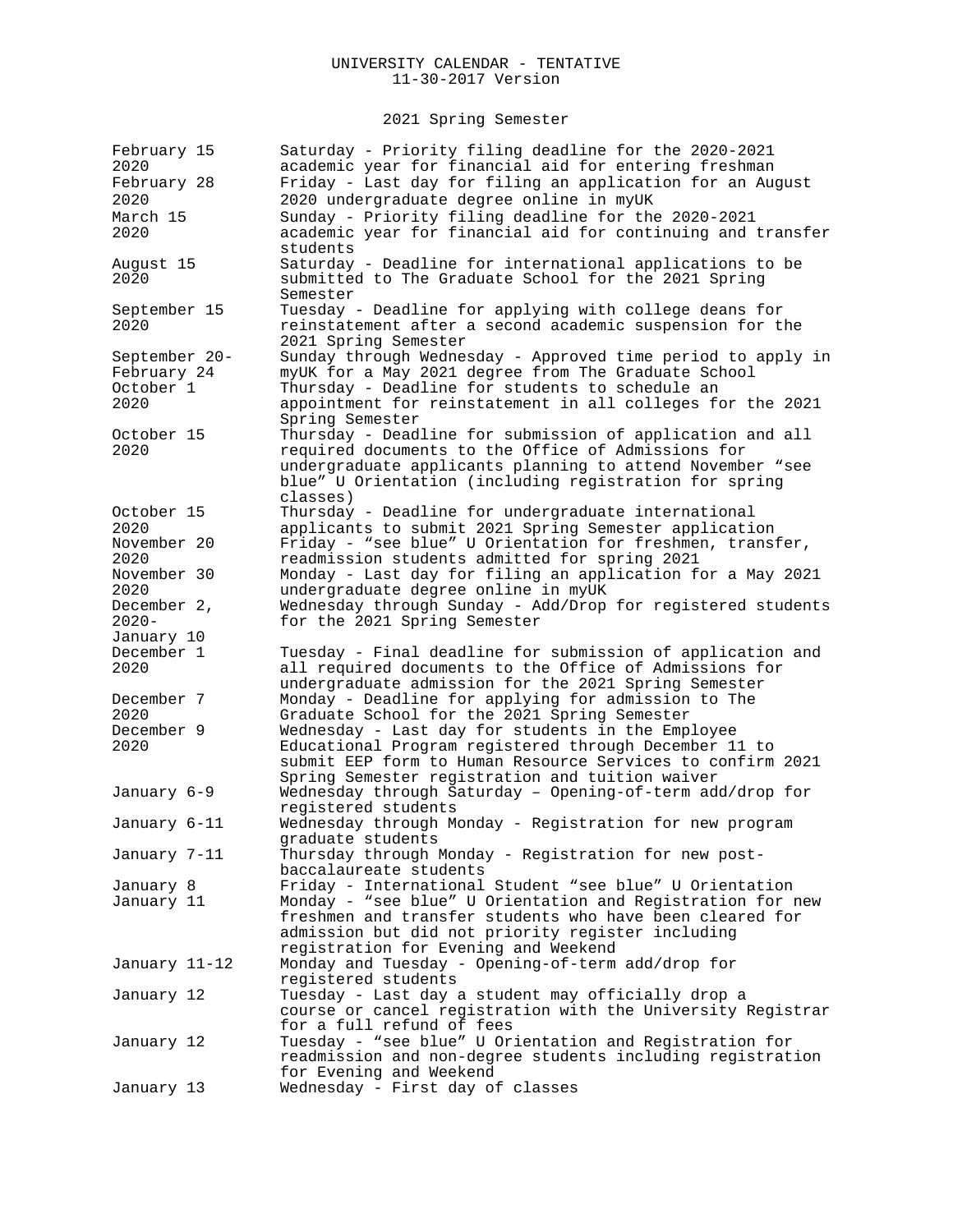2021 Spring Semester

| January 13-20 | Wednesday through Wednesday - Late registration for<br>returning students who did not priority register and new<br>applicants cleared late for admission. A late fee is<br>assessed students who register late                                           |
|---------------|----------------------------------------------------------------------------------------------------------------------------------------------------------------------------------------------------------------------------------------------------------|
| January 18    | Monday - Martin Luther King Birthday - Academic Holiday                                                                                                                                                                                                  |
| January 20    | Wednesday - Last day to add a class for the 2021 Spring<br>Semester                                                                                                                                                                                      |
| January 20    | Wednesday - Last day to officially withdraw from the<br>University or reduce course load and receive an 80 percent<br>refund                                                                                                                             |
| January 20    | Wednesday - Last day for students in the Employee<br>Educational Program who registered and/or changed schedules<br>after December 9 to submit EEP form to Human Resource<br>Services to confirm 2021 Spring Semester registration and<br>tuition waiver |
| January 22    | Friday - Payment deadline of registration fees and/or<br>housing and dining fees-if total amount due is not paid as<br>indicated on the account statement, a late payment fee of<br>1.50 percent of the amount past due will be assessed                 |
| February 1    | Monday - Deadline for international applications to be<br>submitted to The Graduate School for the 2021 Fall Semester                                                                                                                                    |
| February 1    | Monday - Preferred deadline for submitting application for<br>admission to the College of Dentistry for the 2021 Fall<br>Semester                                                                                                                        |
| February 3    | Wednesday - Last day to drop a course without it on the<br>student's transcript                                                                                                                                                                          |
| February 3    | Wednesday - Last day to change grading option (pass/fail to<br>letter grade or letter grade to pass/fail; credit to audit<br>or audit to credit)                                                                                                         |
| February 10   | Wednesday - Last day to officially withdraw from the<br>University or reduce course load and receive a 50 percent<br>refund                                                                                                                              |
| February 11   | Thursday - Deadline for submission of application and all<br>required documents to the Office of Undergraduate Admission<br>and University Registrar for change of residency status for<br>2021 Spring Semester                                          |
| February 20   | Saturday - Last day for doctoral candidates for a May 2021<br>degree to submit a Notification of Intent to schedule a<br>final examination in The Graduate School                                                                                        |
| February 20   | Saturday - Last day to apply for May 2021 degree (The<br>Graduate School) online in myUK                                                                                                                                                                 |
| February 28   | Sunday - Last day for filing an application for an August<br>2021 undergraduate degree online in myUK                                                                                                                                                    |
| March 1-      | Monday through Monday - Midterm Grading window is open. The                                                                                                                                                                                              |
| March 15      | mid-term grading window will close at midnight on March 12                                                                                                                                                                                               |
| March 1-      | Monday through Wednesday - Students are prohibited from                                                                                                                                                                                                  |
| April 21      | changing academic majors                                                                                                                                                                                                                                 |
| March 2       | Tuesday - Last day for submission of application for                                                                                                                                                                                                     |
|               | admission to the College of Law for the 2021 Fall semester                                                                                                                                                                                               |
| March 8       | Monday - Midterm of 2021 Spring Semester                                                                                                                                                                                                                 |
| March 15-20   | Monday through Saturday - Spring Vacation - Academic<br>Holidays                                                                                                                                                                                         |
| March 29-     | Monday through Tuesday - Priority registration for the                                                                                                                                                                                                   |
| April 20      | 2021 Fall Semester and the 2021 Summer Session                                                                                                                                                                                                           |
| April 8       | Thursday - Last day for candidates for a May 2021 degree to<br>schedule a final examination in The Graduate School                                                                                                                                       |
| April 9       | Friday - Last day to withdraw from the University or reduce<br>course load. Students can withdraw or reduce course load<br>after this date only for "urgent non-academic reasons."                                                                       |
| April 9       | Friday - Deadline for applying for admission to The<br>Graduate School for the 2021 Summer Session                                                                                                                                                       |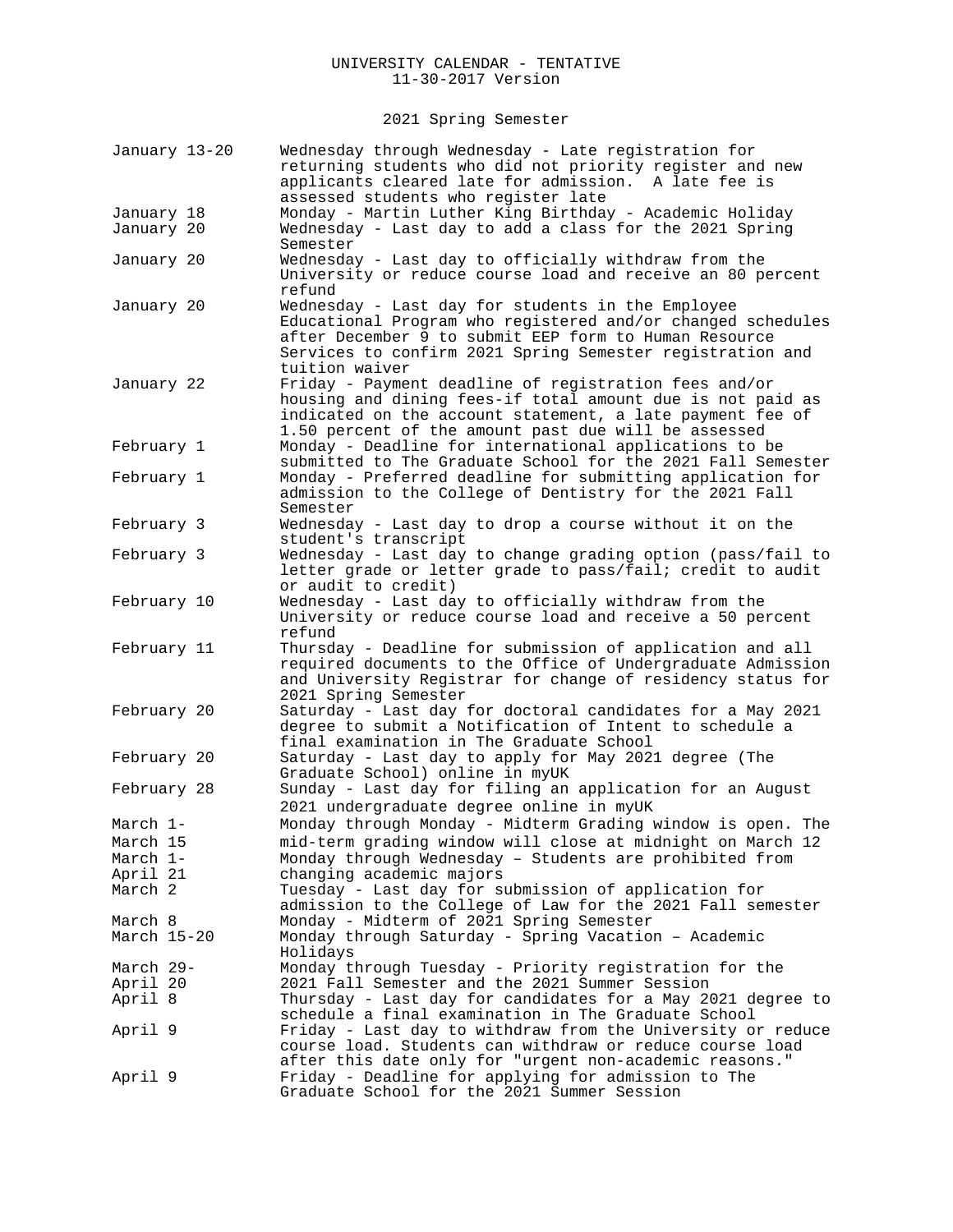2021 Spring Semester

| April 22     | Thursday - Last day for candidates for a May 2021 degree to<br>sit for a final examination in the Graduate School             |
|--------------|-------------------------------------------------------------------------------------------------------------------------------|
| April 26-    | Monday through Monday - Final Grading window is open. The                                                                     |
| May 10       | final deadline for submission of grades online in the<br>grading portal is midnight, May 10                                   |
| April 27-    | Tuesday through Monday - 2021 Summer Session registration                                                                     |
| May 3        | and add/drop continue for students enrolled in the 2021<br>Spring Semester                                                    |
| April 30     | Friday - Last day of classes                                                                                                  |
| April 30     | Friday - Last day candidates for May 2021 degree to submit<br>thesis/dissertation for formal review to The Graduate<br>School |
| May $3-7$    | Monday through Friday - Final Examinations                                                                                    |
| May $4-$     | Tuesday through Saturday - Add/Drop for priority registered                                                                   |
| June 19      | students for the 2021 Fall Semester                                                                                           |
| May 7        | Friday - End of 2021 Spring Semester                                                                                          |
| May 7        | Friday - Last day for candidates for a May 2021 degree to<br>have a thesis/dissertation accepted by The Graduate School       |
| May $7 \& 8$ | Friday and Saturday - Commencement -<br>www.uky.edu/commencement                                                              |
| May 10       | Monday - Final deadline for submission of grades online in<br>the grading portal is midnight                                  |
| May $10-$    | Monday through Friday - College of Pharmacy 15-Week Summer                                                                    |
| August 20    | Term                                                                                                                          |

SUMMARY OF TEACHING DAYS, SPRING SEMESTER 2021

|              | Mon. | Tues. | Wed. | Thurs. | Fri. | Sat. | Teaching Days |                |
|--------------|------|-------|------|--------|------|------|---------------|----------------|
| January      |      |       |      |        |      |      | January       | 15             |
| February     |      | 4     | 4    | 4      | 4    | 4    | February      | 24             |
| March        |      | 4     | 4    |        | 3    |      | March         | 21             |
| April<br>May |      |       | 4    | 5<br>- | 5    | 4    | April<br>May  | 26<br>$\Omega$ |
| Totals       | 1 ว  | 14    | 15   | 15     | 15   | 15   |               | 86             |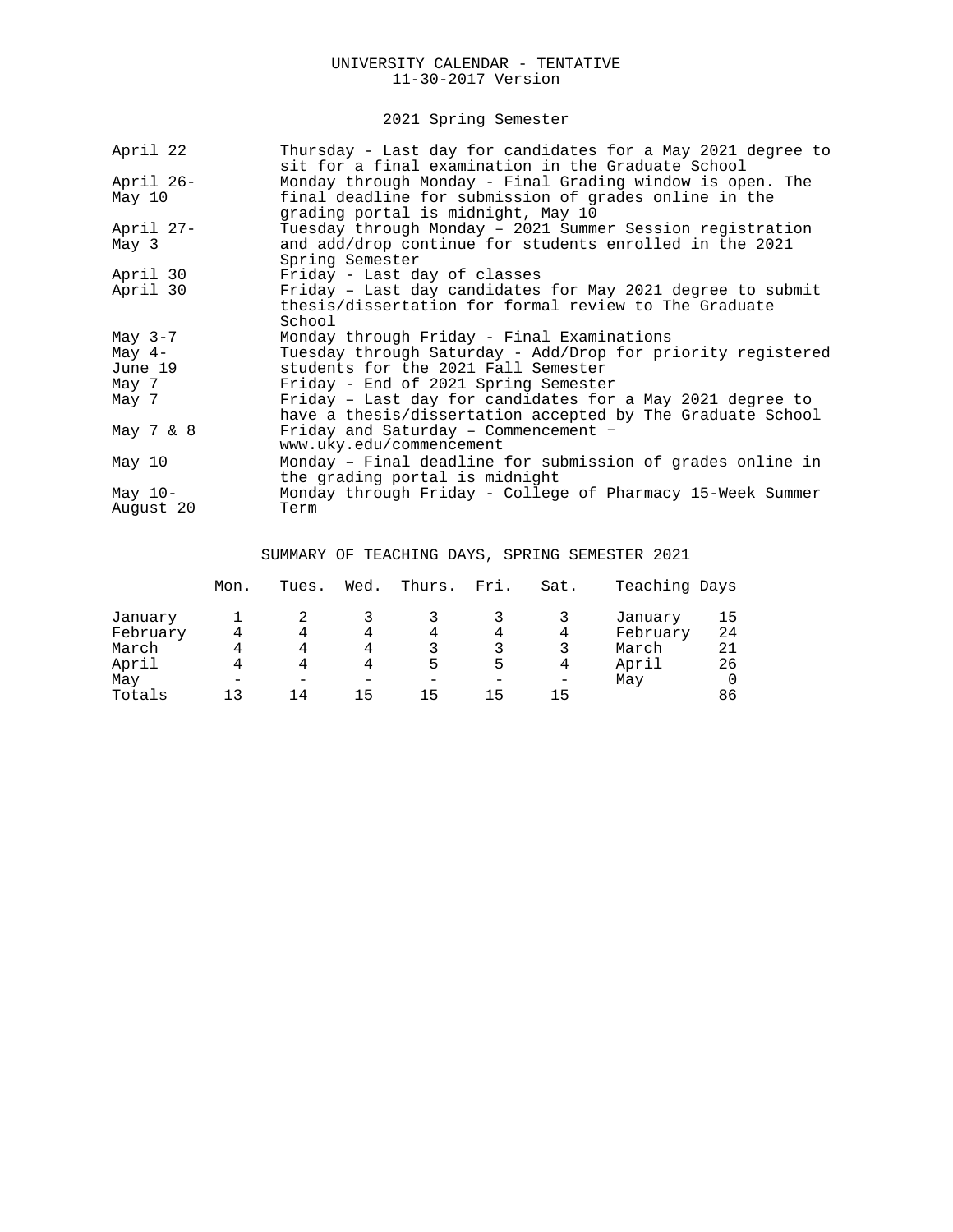2021 Summer Session

| February 20-<br>June 19 | Saturday through Saturday - Approved time period to apply<br>online in myUK for an August 2021 degree from The Graduate<br>School                                                        |
|-------------------------|------------------------------------------------------------------------------------------------------------------------------------------------------------------------------------------|
| February 28             | Sunday - Last day for filing an application for an August<br>2021 undergraduate degree online in myUK                                                                                    |
| March 15                | Monday - Priority filing deadline for financial aid for the<br>2021 Summer Session                                                                                                       |
| April 10                | Saturday - Deadline for applying for admission to the<br>Graduate School for the 2021 Summer Session                                                                                     |
| April 15                | Thursday - Deadline for submission of application and all<br>required documents to the Office of Admissions for<br>undergraduate admission for the 2021 Summer Session                   |
| April 27-<br>May 3      | Tuesday through Monday - 2021 Summer Session registration<br>and add/drop continue for students enrolled in the 2021<br>Spring Semester                                                  |
| May 10                  | Monday - Beginning of College of Pharmacy 15-week Summer<br>Term                                                                                                                         |
| May 10                  | Monday - "see blue" U Orientation and Registration for new<br>and returning students                                                                                                     |
| May 11                  | Tuesday - First day of classes                                                                                                                                                           |
| May 11                  | Tuesday - Last day a student may officially drop a course                                                                                                                                |
|                         | or cancel registration with the University Registrar for a<br>full refund of fees                                                                                                        |
| May 11-12               | Tuesday through Wednesday - Late registration for returning                                                                                                                              |
|                         | students not already registered and new applicants cleared                                                                                                                               |
|                         | late for admission. A late fee is assessed to students who                                                                                                                               |
|                         | register late                                                                                                                                                                            |
| May 12                  | Wednesday - Last day for students in the Employee                                                                                                                                        |
|                         | Educational Program to submit EEP form to Human Resource                                                                                                                                 |
|                         | Services for tuition waiver for the 2021 Summer Session                                                                                                                                  |
| May 18                  | Tuesday - Last day to add a class for the 2021 Summer<br>Session                                                                                                                         |
| May 18                  | Tuesday - Last day to officially withdraw from the                                                                                                                                       |
|                         | University or reduce course load and receive an 80 percent<br>refund                                                                                                                     |
| May 22                  | Saturday - Payment deadline of registration fees and/or                                                                                                                                  |
|                         | housing and dining fees-if total amount due is not paid as<br>indicated on the account statement, a late payment fee of<br>1.50 percent of the amount past due will be assessed          |
| May 29                  | Saturday - Last day to drop a course without it appearing<br>on the student's transcript                                                                                                 |
| May 29                  | Saturday - Last day to change grading option (pass/fail to<br>letter grade or letter grade to pass/fail; credit to audit                                                                 |
|                         | or audit to credit)                                                                                                                                                                      |
| May 31                  | Monday - Memorial Day - Academic Holiday                                                                                                                                                 |
| June 2                  | Wednesday - Last day to officially withdraw from the<br>University or reduce course load and receive a 50 percent<br>refund                                                              |
| June 2                  | Wednesday - Last day for doctoral candidates for an August<br>degree to submit a Notification of Intent to schedule a                                                                    |
|                         | final examination in The Graduate School                                                                                                                                                 |
| June 9                  | Wednesday - Deadline for submission of application and all<br>required documents to the Office of Undergraduate Admission<br>and University Registrar for change of residency status for |
|                         | the 2021 Summer Session                                                                                                                                                                  |
| June 21-                | Monday through Friday - Summer "see blue" U Orientation for                                                                                                                              |
| July 16                 | new freshmen, transfer students, auditors, non-degree and<br>readmitted students enrolling for the 2021 Fall Semester                                                                    |
| June 20                 | Sunday - Last day to submit application for degree to<br>receive an August degree in The Graduate School                                                                                 |